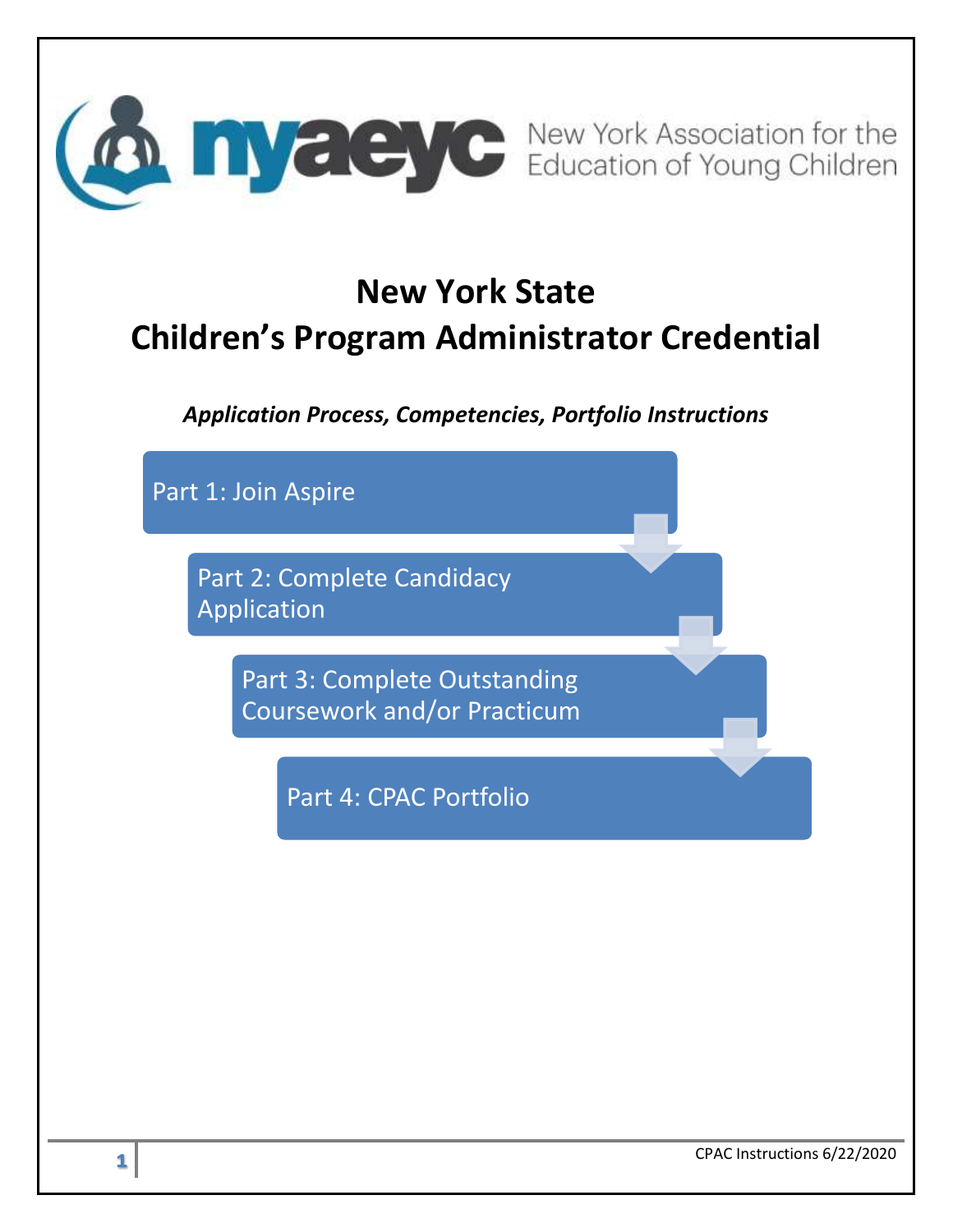The Children's Program Administrator Credential of New York State is designed to provide for and be recognized as a standard by which to measure program management, and leadership abilities of early childhood and school-age program administrators. Additionally, it represents a level of individual professional achievement.

The term "administrators" is inclusive representing a variety of titles used in early childhood and school-age programs to describe the role of director, site supervisor, executive director or administrators.

#### *There are 18 Competency Areas in the Children's Program Administrator Credential of New York State.*

#### **Before you begin the application process, here are some important things to note:**

- Having an Aspire Professional Profile is just the first step in the process to earning the Credential. You DO NOT indicate that you are applying for the Children's Program Administrator Credential (CPAC) in your Aspire application for a Professional Profile.
- Once you are done with your Aspire Application and your profile is active, you should complete the Application for Candidacy which can be found on the New York Association for the Education of Young Children (NYAEYC) website at [www.nyaeyc.org](http://www.nyaeyc.org/) on the Credential Page.
- Once you submit your Application for Candidacy, NYAEYC will help you through the remainder of the CPAC process, including the CPAC Portfolio.

# **PART 1: Register with Aspire**





The Aspire Registry is an online system that supports early childhood professionals and recognizes the important work that you do. With an Aspire profile, you can take advantage of helpful resourcesto guide your career choices and plan yourprofessional growth.

#### **How to Complete Your Aspire Profile**

*The application process takes an average of 15 minutes to complete. You may sign out and log back in to finish your application in more than one session.*

- **1. Create an Individual Account**
- **Go to** [www.nyworksforchildren.org](http://www.nyworksforchildren.org/) **and click** Join or Log into Aspire.
- Select **Create an Account** and enter your contact information.
- **Check both your Inbox and your Spam folder for an email with your Aspire ID and password**.
- **2. Complete the Aspire online application**
- Use your Aspire ID and password to login to your account.
- Check the box next to **Aspire Profile**, and then click **Continue**.
- **On the** Employment tab**, search for your program using the Aspire organization ID or license/permit number.**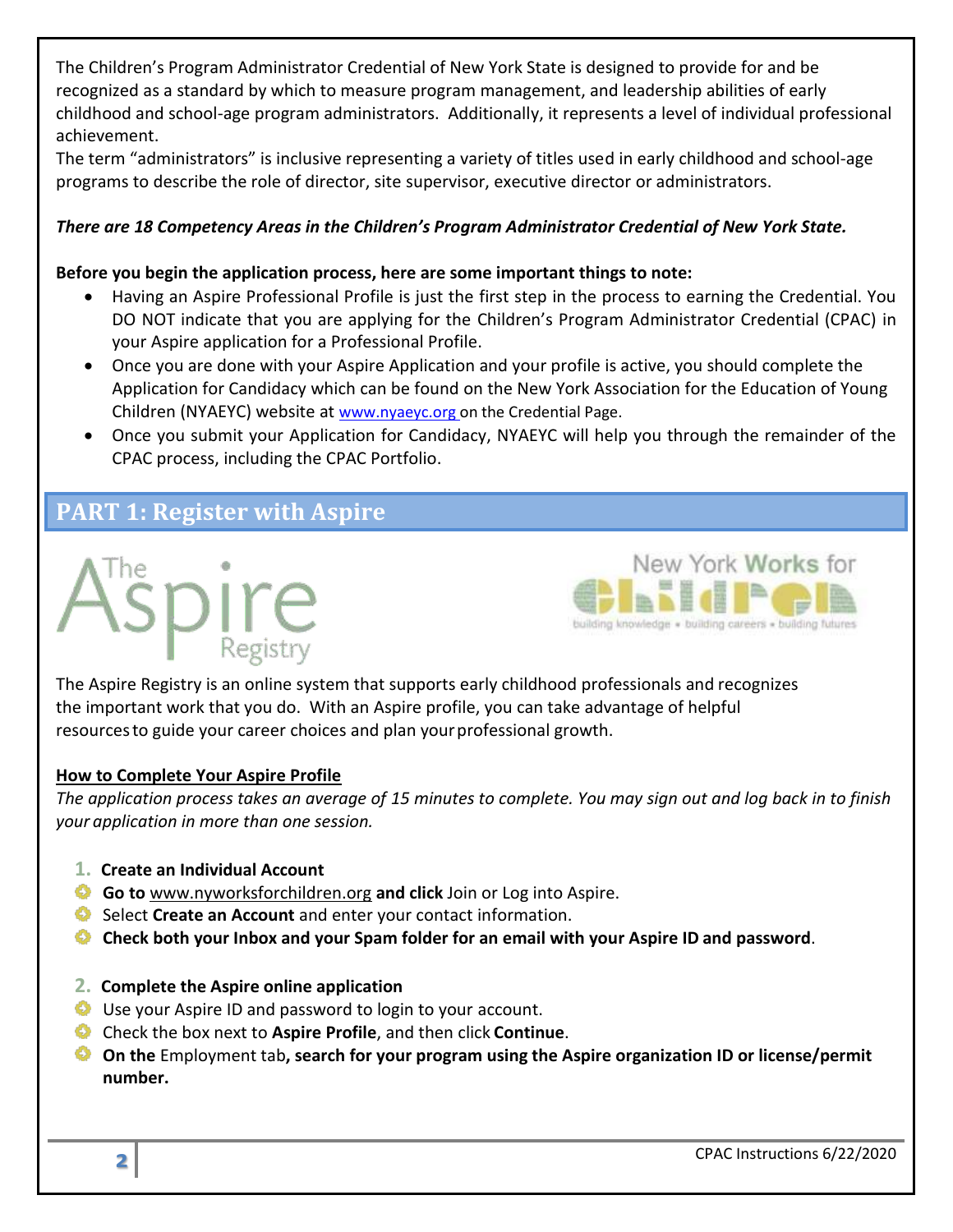- **3. Submit your documents**
- *You will receive an email with a list of the documents you need to send.*
- *The Aspire Registry accepts photocopies of all education and training documents including photocopies of official transcripts.*
- *Send these documents within 10 daysto*

The Aspire Registry 16 Court Street, 31st Floor Brooklyn, NY 11241

#### **That's all it takes!**

*After your application has been processed, you will receive a welcome letter with your membership card. In your online profile, you will have access to your certificate and Professional Development Record. We encourage you to update your profile regularly!*

# **PART 2: Complete CPAC Candidacy Application**



**Once you have an active Aspire Professional Profile, complete the [CPAC Candidacy Application.](https://nysaeyc.formstack.com/forms/nys_cpac_application)** You will need to complete the electronic application in its entirety, upload a copy of your transcripts and your resume and pay application assessment fee of \$100.

The eligibility requirements for the CPAC are that the candidate hold an Associate's Degree or 60 credits toward a Bachelor's Degree from a regionally accredited institution of higher learning.

The [application](https://nysaeyc.formstack.com/forms/nys_cpac_application) first requires the potential candidate to state the college level courses taken in Early Childhood Education or Child Development. Candidate must refer to the [New York State Core Body of](http://www.nyworksforchildren.org/Portals/0/NYWFC_Core-Body-of_Knowledge.pdf)  [Knowledge](http://www.nyworksforchildren.org/Portals/0/NYWFC_Core-Body-of_Knowledge.pdf) to ensure alignment with the New York State standards for Early Childhood Educators.

A total of 18 credits in Early Childhood Education or Child Development are needed to receive the CPAC. Eligible candidates will have a three-year period to complete any outstanding coursework in Early Childhood Education or Child Development.

The application secondly requires the potential candidate to state the college level courses taken in the Children's Program Administration. A total of 18 credits are needed covering all six topics of the CPAC Competencies. The CPAC Competencies can be found at

[http://www.NYAEYC.org/credentials/default.asp#ChildrensProgramAdministrator](http://www.nysaeyc.org/credentials/default.asp#ChildrensProgramAdministrator)

Eligible candidates will have a three-year period to complete any outstanding coursework in the CPAC Competencies covering the six topic areas.

Credits cannot overlap between the Early Childhood Education or Child Development section and the Children's Program Administration section.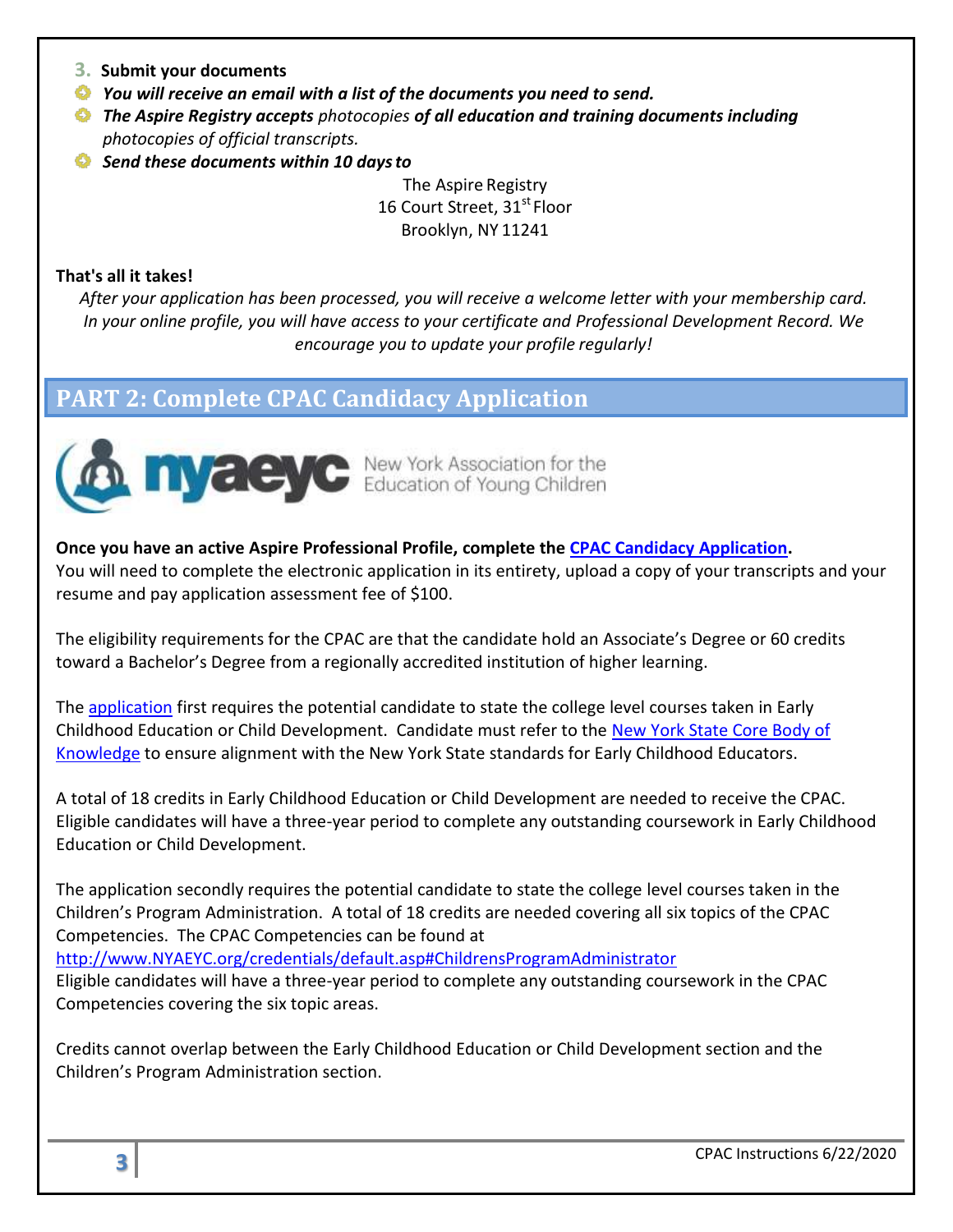# **PART 3: Complete Outstanding Coursework and/or Practicum**

Once declared a candidate, the individual takes the necessary coursework to fulfill the competency area requirements and completes a practicum or has administrative experience.

Additional coursework can be taken at any regionally accredited institution of higher learning. There are colleges in New York State that have coursework written specifically for the CPAC. Please visit our website to view the colleges.

Once the requirements are met the candidate must complete the following:

- 1. Update their Aspire Professional Profile with the additional coursework and submit the supporting documentation to NY Works for Children.
- 2. Submit updated/completed application with completed coursework to NYAEYC.
- 3. Submit copies of update transcripts showing completed coursework to NYAEYC.
- 4. If applicable, submit administrative practicum forms.
- 5. Complete and submit the CPAC Portfolio, which includes narratives and examples of projects that demonstrate competency. The portfolio, transcripts of the 18 CPAC credits, resume, letters of reference and the balance of the credential fee are submitted to NYAEYC to be reviewed by the Credential Review Panel. Upon completion of the review, the decision to award, defer or deny the credential is made.

# **PART 4: Complete CPAC Portfolio**

#### **PURPOSE**

The portfolio presents evidence of your professional development and demonstrates your competency as a Children's Program Administrator. The review process is completely based on this compilation of documents. It is impossible for this review to evaluate every competency area. This we assume has already been measured by your coursework. This portfolio review is intended for you to present a representative sample of your competency in each of the six major topics so that reviewers can validate your meeting of the expectations of a Children's Program Administrator.

#### **PORTFOLIO STRUCTURE**

*Please submit two copies of your portfolio to NYAEYC in three-ring binders.* 

One complete portfolio submission has six entries that present knowledge and work relative to the **NYS Children's Program Administrator Credential Competencies** Topic 1: Administering Children's Programs, Topic 2: Finiancial Planning and Management of Children's Programs, Topic 3: Operations Management in Children's Programs, Topic 4: External Environment and Children's Program, Topic 5: Designing Programs that are Good for Children and Families and Topic 6: Seminar in Children's Program Administration. Please use the Portfolio Instructions to help you organize your portfolio entries.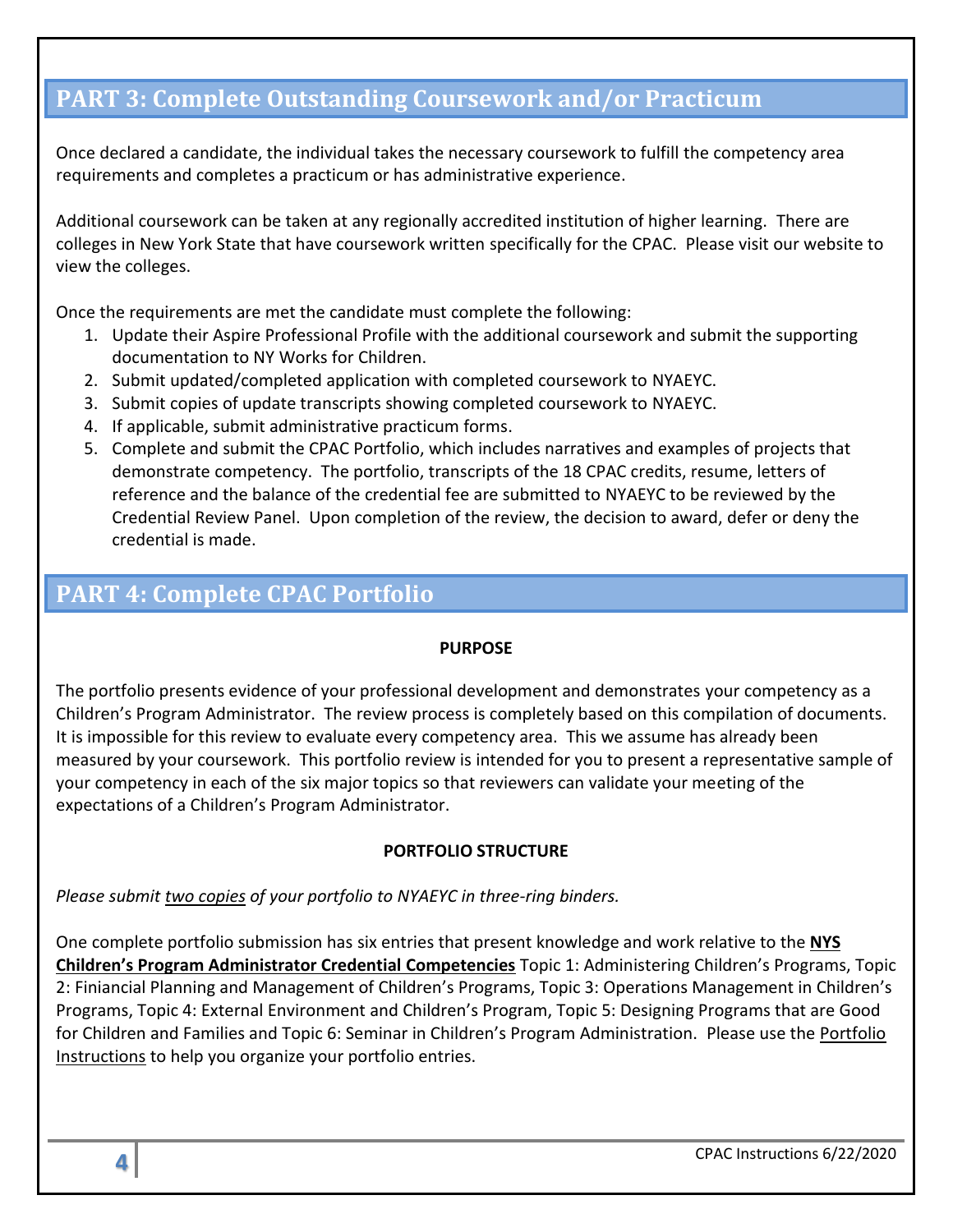Using labeled dividers, please divide your portfolio into eight sections.

- 1. Resume and Professional Recommendation Letters
- 2. Topic 1: Administering Children's Programs
- 3. Topic 2:Finiancial Planning and Management of Children's Programs
- 4. Topic 3: Operations Management in Children's Programs
- 5. Topic 4: External Environment and Children's Program
- 6. Topic 5: Designing Programs that are Good for Children and Families
- 7. Topic 6: Seminar in Children's Program Administration
- 8. Professional Development Plan

#### **PORTFOLIO INSTRUCTIONS**

#### CURRENT RESUME

Resume should be updated from the resume submitted at candidacy to reflect changes in education, experience or employment.

- THREE LETTERS OF PROFESSIONAL RECOMMENDATION
	- $\Rightarrow$  One letter from a college professor or instructor attesting to your academic performance.
	- $\Rightarrow$  One letter from a supervisor in the field attesting to your administrative abilities as a director of a children's program.
	- $\Rightarrow$  One letter from a colleague (not a subordinate) attesting to your performance in working with staff, families and children.
- DEMONSTRATION OF COMPETENCY IN EACH OF THE SIX TOPIC AREAS *(Please refer to competencies in the back of this booklet.)*
	- Read the competency statements of each topic (A, B, or C).
	- Determine one objective that illustrates your competency.

Select and submit one project or document from your coursework that demonstrates your competency in that area.

Accompany this project with a narrative (minimum 200 words) that explains how this project or document addresses an unmet need or area that needed improvement in your program. Explain the process in determining the actions you took to address the need and how this submitted project or document illustrates the implementation of your chosen improvement plan.

#### **PROJECT EXAMPLE**

*Statement of competency*: "Maintain effective personnel policies and process." *Narrative*: Unmet need "personnel policies that were deficient or non-existent;" steps you took to address this need and how you implemented the project**.**  *Submission of project*: New personnel policies and how you arrived at them.

Professional Development Plan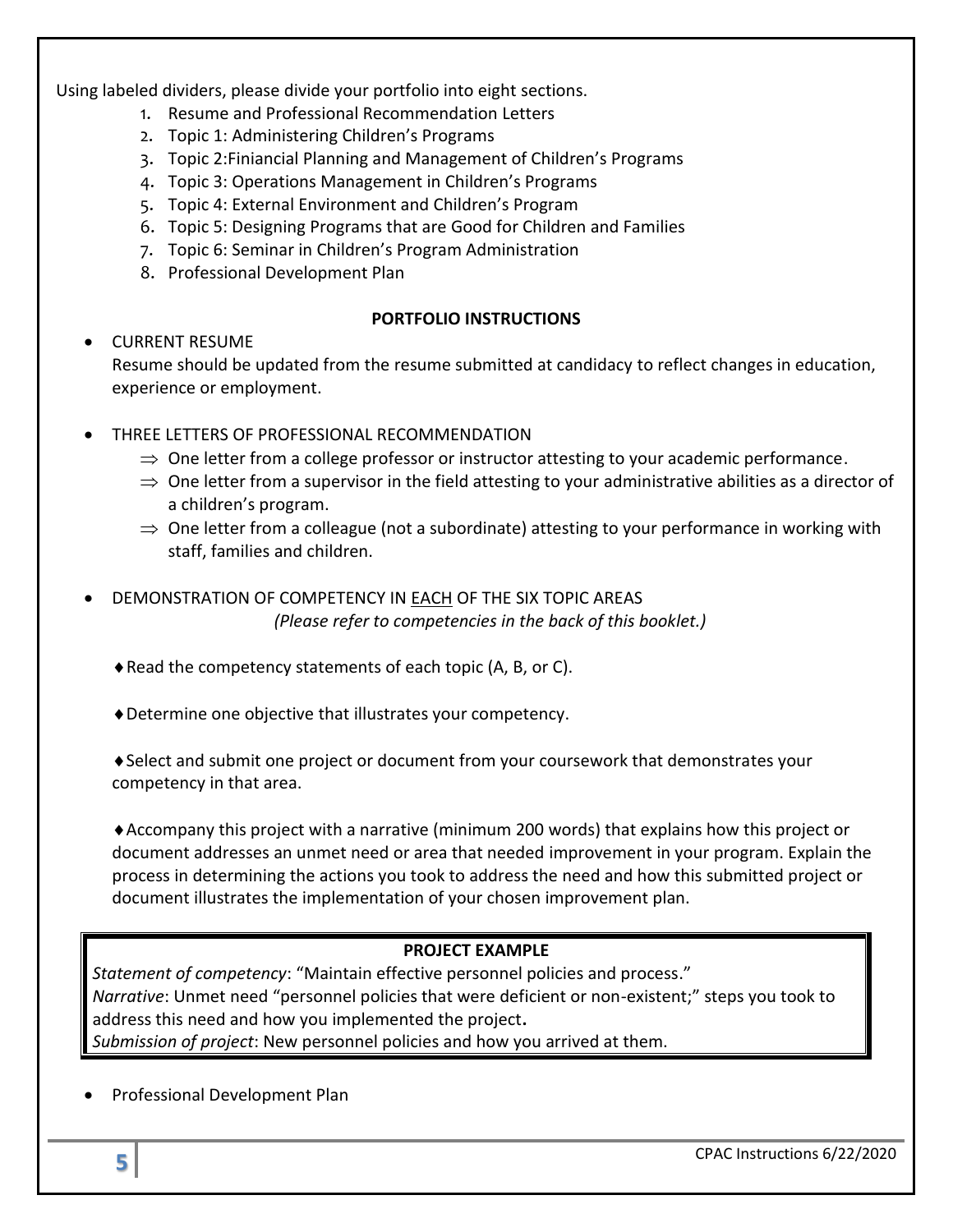Since you are a model of lifelong learning, identify three areas in which you intend to seek further study in the next three years, and strategies you will use to implement your plan.

#### **REVIEW PROCESS**

- 1. Candidate sends two copies of portfolio and \$325 (NYAEYC members) or \$350 (nonmembers) credential fee to NYAEYC.
- 2. Portfolio received at state office and checked for completeness.
- 3. Candidate will receive notification that his or her portfolio is complete.
- 4. Portfolio will be assigned to two trained external reviewers (criteria for reviewers are individuals who have more experience and education than the candidate and are recognized in the field for their expertise in Early Childhood Education.)
- 5. Portfolio evaluated and recommendation made.
- 6. NYAEYC Credential Panel appointed by the association president will consider the recommendations and make the decision as to award, defer or decline the credential.

#### **DETERMINATIONS**

Candidates will be notified of the determination within 45 days of being notified their portfolios are complete and being sent for review.

Award – Candidate will be sent award letter and award certificate. Candidate can make arrangement with NYAEYC to have portfolios returned once the credential has been awarded.

Defer – Candidate's portfolios will be returned along with a summary of the reviewer scoring tools. Candidate will have 60 days to make revisions to the portfolios and resubmit to NYAEYC with \$225 resubmission review fee. Portfolios will then go through the review process.

Decline – The credential is declined when the portfolio has been deferred for a second time. Candidate will be notified of the decline decision through a denial letter. Candidate can make arrangement with NYAEYC to have portfolios returned once the credential has been declined. Once declined the candidate cannot reapply for the credential for a period of two years.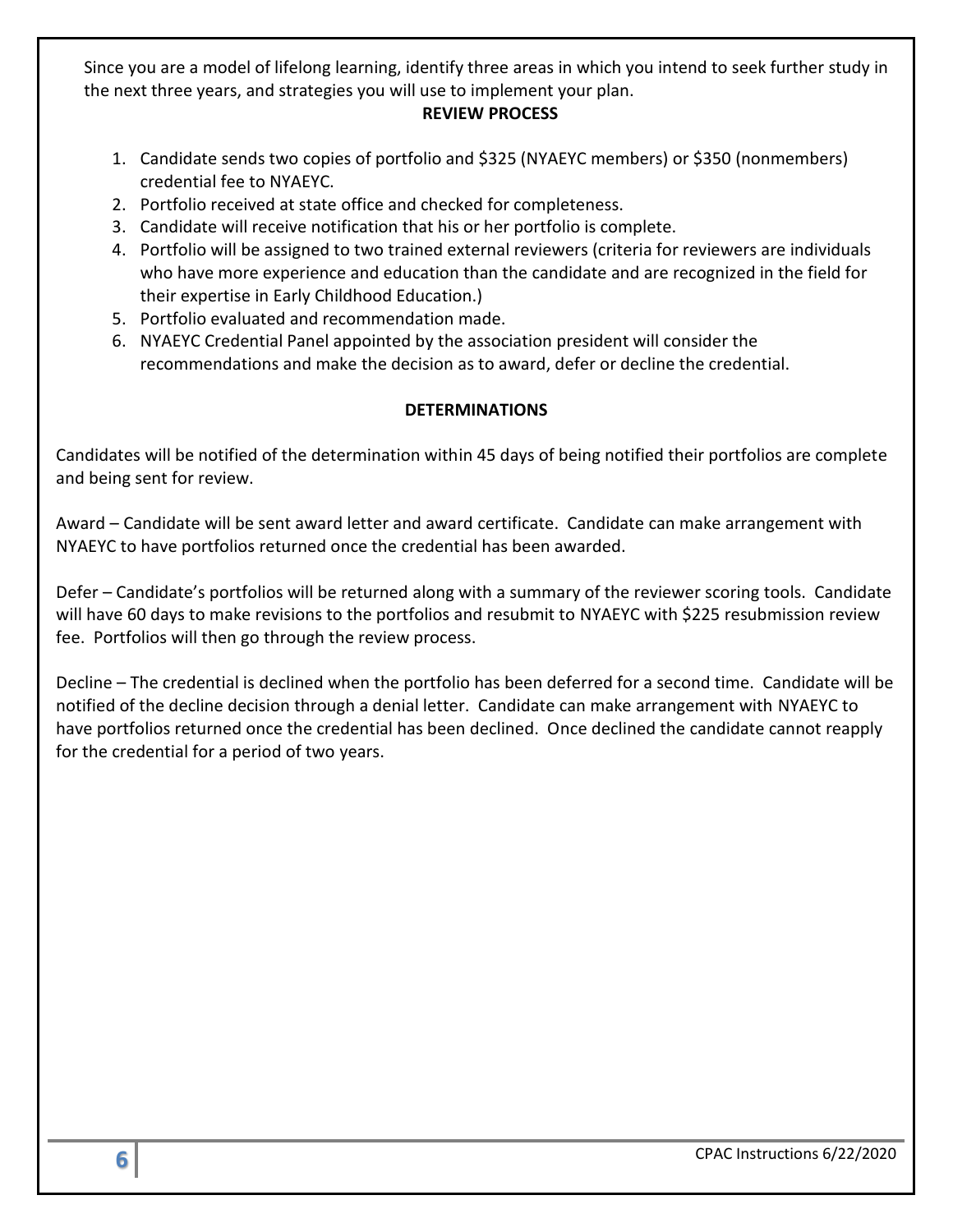# **CHILDREN'S PROGRAM ADMINISTRATOR CREDENTIAL COMPETENCIES**

### **TOPIC 1: ADMINISTERING CHILDREN'S PORGRAMS**

#### **COMPETENCY AREA A: ORGANIZATIONAL MANAGEMENT: PRINCIPLES & PRACTICES**

Administer an effective organizational structure in children's programs:

- Apply organizational structure and management theory to roles and responsibilities in the administration of children's programs.
- Plan for effective time management and delegation.
- Use knowledge of laws/regulations for program planning and management; including local, state, and federal agencies and their roles.
- Investigate and describe professional guidelines and accreditation criteria for quality programs for children and families in different environments.
- Explore diversity of services in the wide range of children's programs including: public/private, proprietary/nonprofit, full/part day, and single purpose/comprehensive.
- Correlate the purpose of vision and mission statements and strategic plans.
- Maintain a healthy and safe facility/program.

Suggested ways to measure outcomes:

- Develop or revise a program mission statement related to a clearly articulated philosophy and the statement of goals.
- Develop a budget designed to reflect the program mission and goals.
- Develop a program plan based upon knowledge of available resources, models, community needs or regulations.
- Create an organizational chart that identifies reporting or supervising responsibilities and staff.
- Create an outline of a strategic plan with objectives and steps toward implementation.

#### **COMPETENCY AREA B: PERSONNEL MANAGEMENT**

Maintain effective personnel policies and procedures and effective systems for staff recruitment,

development, management, and evaluation:

- Develop personnel policies and procedures according to legal regulation, basic principles and best practices.
- Apply personnel policies, procedures, and legal requirements for personnel administration, recruiting, hiring, supervision, evaluation and termination.
- Plan staffing patterns for required and preferred ratios in all classrooms.
- Analyze the purpose for and importance of written job descriptions.
- Use a performance evaluation tool to implement staff development.
- Apply progressive discipline procedures in the supervision of staff.

Suggested ways to measure outcomes:

 Design a staffing pattern aligned to program goals and resources, including qualifications, job descriptions, salaries and benefits.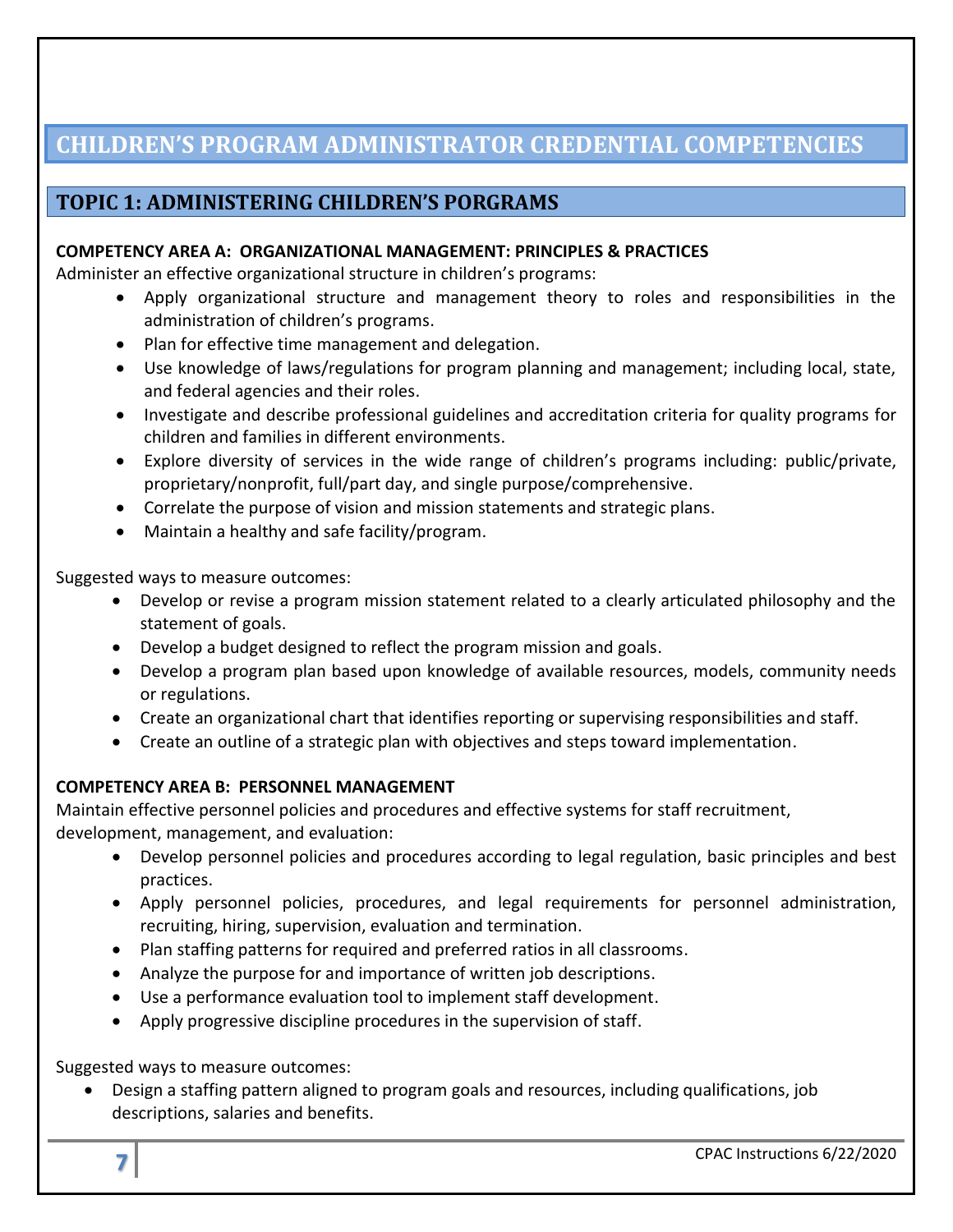- Design or revise personnel policies, including hiring, supervision and termination procedures.
- Demonstrate staff recruitment techniques, including advertisement of vacancies, interview questions, interview procedures and assessment of qualifications.
- Create an orientation plan for new staff.
- Develop individual staff development plans in coordination with the evaluation process.
- Design a plan to supervise marginal employees using progressive discipline procedures.

#### **COMPETENCY AREA C: HUMAN RELATIONS**

Implement policies that promote alliances with families and collaboration among programs, families and community:

- Identify personal leadership style.
- Apply knowledge of personal leadership style and assess its impact on administering a program.
- Establish and maintain positive relationships and partnerships with families.
- Analyze the impact of enrollment policies and procedures, legal issues or quality issues on relationships with families.
- Establish and implement effective organizational communication structures and decision-making process.
- Establish mechanisms for cooperation and coordination with community agencies and organizations.
- Exercise conflict resolution techniques to facilitate on-going communication and problem solving.

Suggested ways to measure outcomes:

- Assess personal leadership style and identify areas that need improvement.
- Develop a plan using personal leadership style to improve areas that need improvement.
- Develop a plan that encourages family participation in the program.
- Demonstrate the ability to use conflict resolution techniques.

### **TOPIC 2: FINANCIAL PLANNING AND MANAGEMENT OF CHILDREN'S PROGRAMS**

#### **COMPETENCY AREA A: FORMULATING A FINANCIAL PLAN**

Understand and apply sound financial planning and management to the operation of children's programs:

- Apply principles of sound financial management and develop a financial plan for the program.
- Correlate the relationship between funding and the provision of quality programs for children and families.
- Analyze the factors involved in working with public and private funding sources.
- Quantify the financial implications of staff compensation and benefits on quality.

Suggested ways to measure outcomes:

- Prepare a financial report.
- Write a grant proposal to support program goals.
- Formulate a plan for employee benefits based upon legal requirements, available options and staff needs.
- Design a checklist of information needed for financial planning and monitoring.
- Develop a fee policy for your program.
- Develop a sliding fee scale based on matching funding.
- Describe an appropriate benefits package for staff.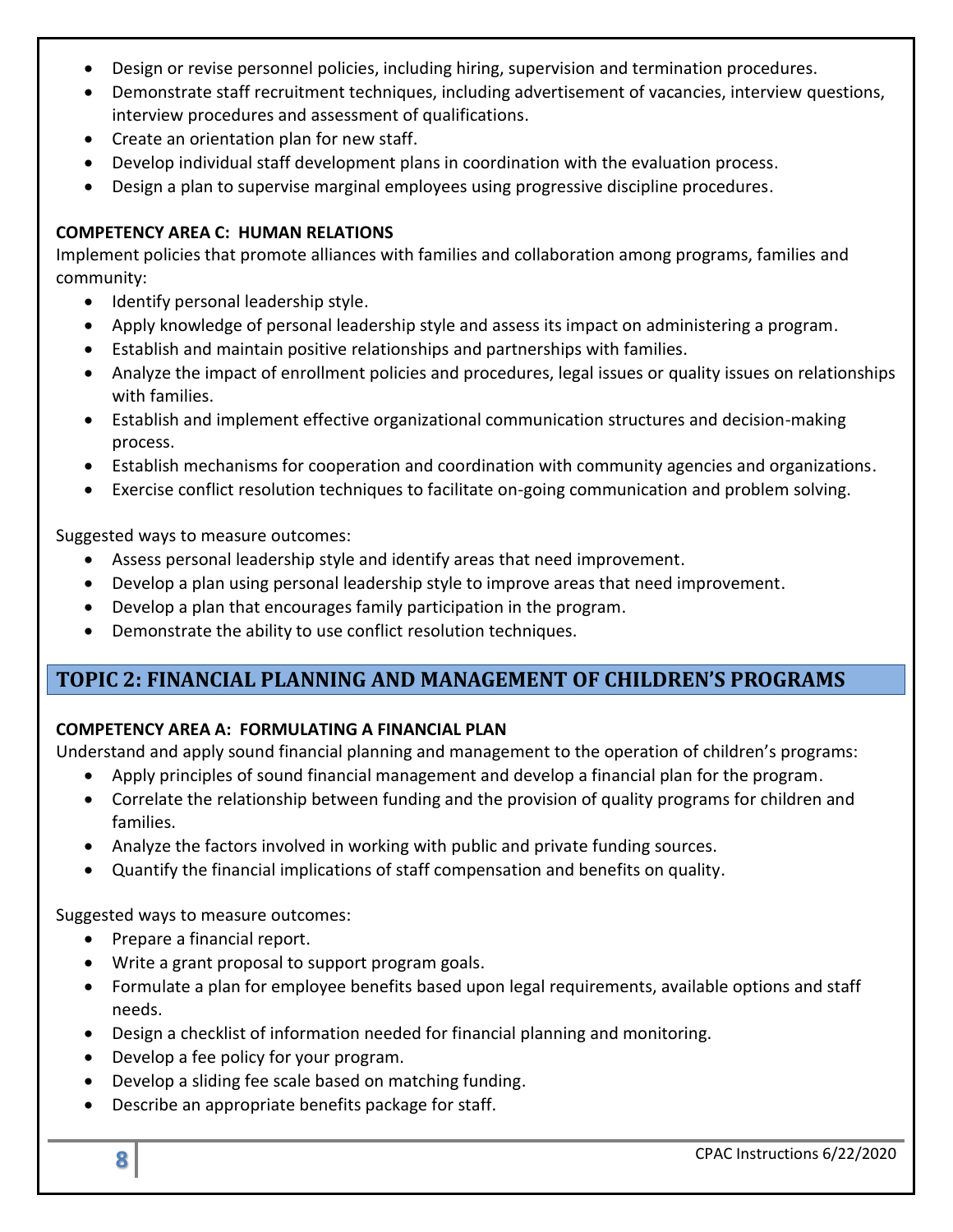- Identify grant opportunities based on program need.
- Prepare a grant proposal aligned to specific funding guidelines and requirements.
- Formulate and implement a fundraising plan based on the appropriateness of the resources and the program needs.

#### **COMPETENCY AREA B: BUDGETS & ACCOUNTING**

Develop and manage budgets and present budgetary information to constituents:

- Apply the principles and practices in budget use and management including fund accounting.
- Identify and incorporate capital and operating expenses in a budget.
- Establish budget policies and revise when needed.
- Compare cost projections for a variety of circumstances, as a basis for budget decisions.
- Project and break down operating costs and cash flow.
- Establish procedures to work with accountants or appropriate financial advisors.

Suggested ways to measure outcomes:

- Develop a start-up and operating budget.
- Work as part of a team to prepare an annual budget plan that reflects an understanding of the relationship between a quality program for children and available resources.
- Present and respond to questions about budgets and/or monthly financial statements.
- Develop a yearly budget showing line items and amounts for projected income and expenses.
- Develop a monthly cash flow projection for one year.

#### **COMPETENCY AREA C: RESOURCES AND EXPENSES**

Determine the real cost of care and develop a financial resource plan:

- Analyze the true cost of quality care.
- Analyze assets, liability reports and audit reports.
- Write grant proposals.
- Develop policies and procedures for receiving financial information in a timely manner to facilitate financial management, reporting to program administration and boards, reporting to appropriate government agencies and reporting to funding sources.
- Identify available financial resources at the local, state and federal levels.
- Analyze expenses for cost savings without sacrificing quality.

Suggested ways to measure outcomes:

- Develop a financial policies and procedures manual.
- Facilitate a cost-of-care study within your community.
- Demonstrate collaboration with others to investigate group buying discounts.
- Write a grant proposal to support a financial resource plan.
- Develop and implement a fundraising plan.
- Analyze an audit report in relationship to financial status and projected needs.
- Demonstrate how to access financial resources at the local, state and federal levels.

### **TOPIC 3: OPERATIONS MANAGEMENT IN CHILDREN'S PROGRAMS**

#### **COMPETENCY AREA A: MANAGEMENT SYSTEMS FOR QUALITY PROGRAMS**

Integrate and use management systems to provide quality in children's programs:

CPAC Instructions 6/22/2020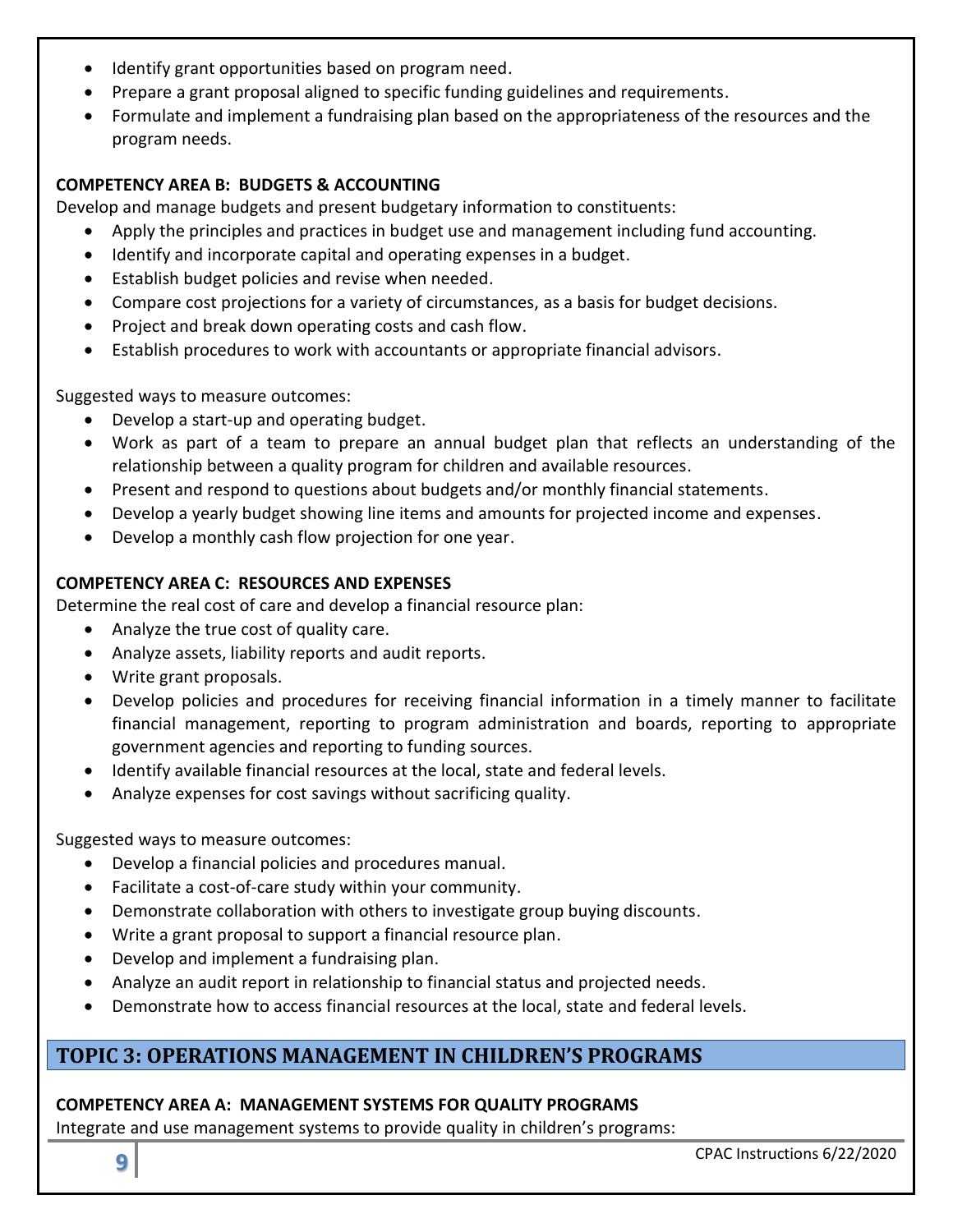- Use management systems in order to implement quality programs.
- Compare national models of program accreditation to assess the most appropriate model to pursue accreditation.
- Incorporate quality criteria into all aspects of program management.

- Complete a self-study or program assessment using an accreditation or evaluation model.
- Prepare a portfolio with samples of formal and informal correspondence to families; funding providers; community agencies; accrediting and/or licensing bodies; and providers of equipment, materials, and provisions.
- Provide leadership facilitation to a group working on solving problems such as recruiting families; serving children with disabilities; developing individualized plans for professional development; revising staff policies and/or procedures related to recruitment, hiring, supervision, benefits, or termination; or responding to recommendations made by licensing or accrediting teams.
- Provide written evidence of compliance with state and local health, fire and building codes.
- Prepare a report on contract review to assure that specifications for purchase, installation and maintenance of indoor and outdoor equipment meets all applicable standards and codes.
- Provide documentation of meeting requirements for reporting suspected child neglect or abuse.

#### **COMPETENCY AREA B: TECHNOLOGY AND COMMUNICATION**

Use technology options to manage children's programs:

- Identify effective software programs for operations management, including computerized recordkeeping systems.
- Implement ways in which technology can facilitate communication.
- Maintain confidentiality when using technology.
- Use technology applications in curriculum.

Suggested ways to measure outcomes:

- Select or design a computerized system to maintain accurate records on staff, families and children.
- Develop a computerized system that supports program operations such as payroll, inventory, purchasing and attendance.
- Devise or revise a diverse media system using print, email, video/audio tape, telephone and person-toperson contacts for regular communication with families that is in their home language.
- Design and produce regular print communications using available software for format, graphics and editing.

#### **COMPETENCY AREA C: HEALTH AND SAFETY**

Maintain systems for monitoring practices related to health, safety and nutrition:

- Comply with legal requirements and professional standards in reporting child abuse or neglect.
- Develop policies and procedures for reporting child abuse or neglect; working with children and families in cases of abuse or neglect.
- Implement the latest professional information on nutrition and demonstrate the ability to plan nutritious meals and snacks for children.
- Analyze environments regularly to develop and implement health and safety policies and procedures for children's programs.
- Plan for staff professional development related to health, safety and nutrition practices.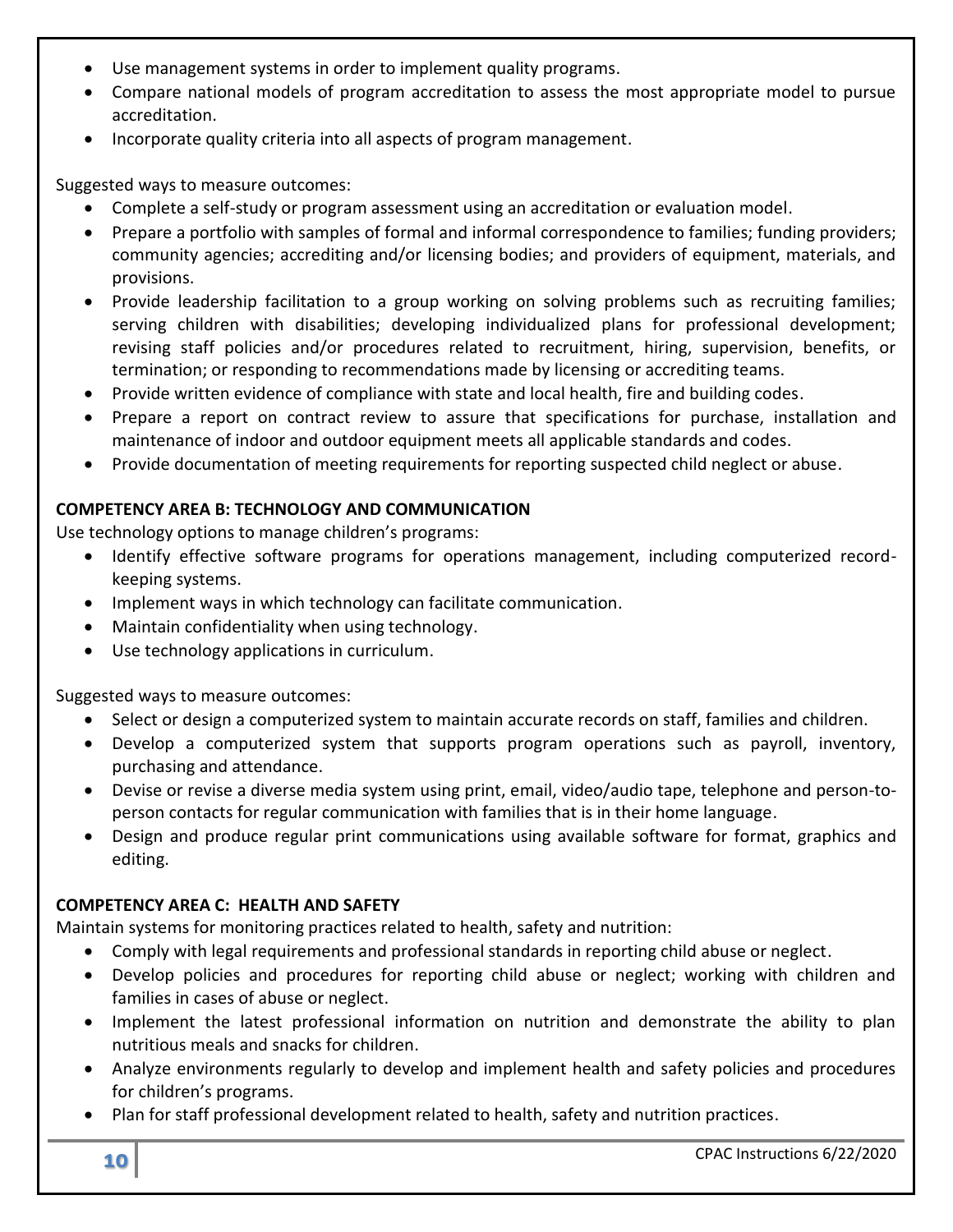Develop policies and procedures for building and grounds management to ensure the health and safety of children and staff.

Suggested ways to measure outcomes:

- Provide leadership and supervision to assure that all requirements and professional standards for safety and cleanliness are applied to areas such as play spaces, toileting areas and food preparation areas.
- Establish written procedures for children and adults to assure cleanliness and hygiene for routines such as diaper changing, toileting, hand washing and tooth brushing.
- Devise or revise emergency health procedures, including how to respond when a child is bleeding; how to handle toileting accidents, vomiting, and other body fluid spills; and how to notify families and emergency personnel.
- Observe and suggest possible safety improvements to daily procedures such as arrival and departure; inclusion, exclusion, or isolation of sick children; meal preparation, service, and clean up; emergency evacuation of the building.
- Review children's records, noting allergies, medications, chronic health condition, families' emergency contact telephone numbers, and notification procedures.
- Provide evidence of successful completion of CPR and pediatric first aid.
- Develop plans for the administration of medication to ill children.

### **TOPIC 4: EXTERNAL ENVIRONMENT AND CHILDREN'S PROGRAMS**

#### **COMPETENCY AREA A: LEGAL AND REGULATORY REQUIREMENTS**

Administer a program in accordance with applicable federal, state, regional and local laws, regulations, policies, procedures and requirements of funding sources:

- Apply applicable federal, state, regional and local laws and regulations in the operation of children's programs.
- Apply applicable federal, state and local building, health and safety regulations to program planning.
- Apply regulations related to program curriculum as activities to program planning.
- Establish and comply with staff policies, procedures and job descriptions that are consistent with applicable laws, regulations, policies and procedures.
- Comply with federal, state and local laws, regulations, policies and procedures when providing services to children with special needs.

Suggested ways to measure outcomes:

- Demonstrate compliance with state and local health, fire and building codes.
- Produce copies of up-to-date certificates, licenses and approved applications for funds.
- Document activities as leader of a planning team comprised of staff, families and board members to implement recommendations for improvements made by licensing or accrediting bodies.
- Show use of technology to access current regulations and accreditation standards.
- Develop a file on ADA and EEO information and regulations and describe the method of compliance with these and other applicable laws and regulations.

#### **COMPETENCY AREA B: MARKETING**

Implement effective publicity and marketing strategies, incorporating an understanding of the relationship between marketing, financial planning and quality programming: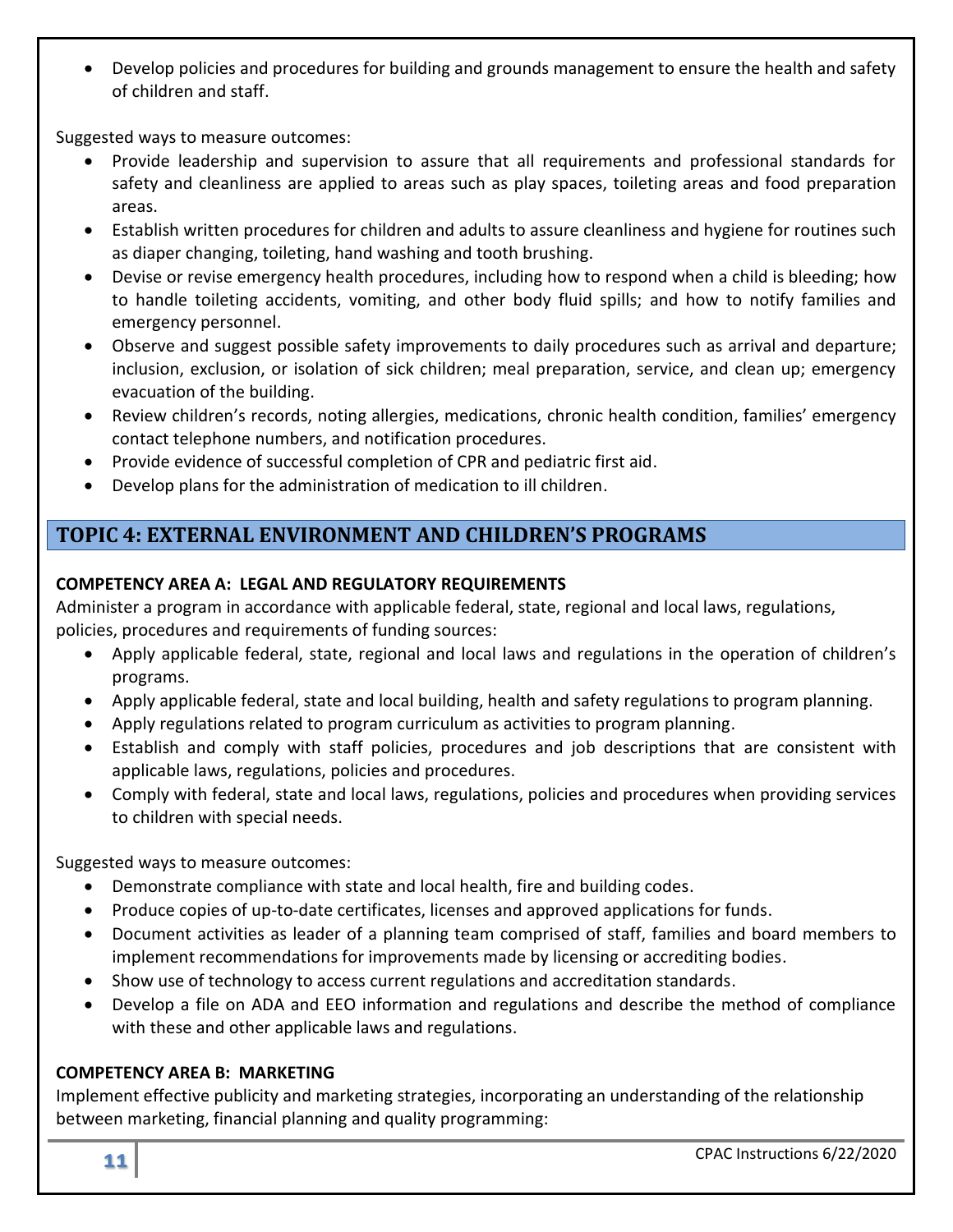- Articulate program philosophy and the definition of quality to families and the community.
- Develop marketing strategies and marketing materials using a variety of media.
- Articulate how program philosophy, goals and practices related to the community needs for children's services and programs.
- Develop linkages to other community agencies to assure that the program is known throughout the community.

- Design literature and other informational tools that describe and promote the program.
- Prepare a press release about a special event or person connected with the program.
- Interview a representative of the media.
- Present an information session describing the program to families, the governing board, funding agencies and the community.
- Document media coverage for a special event.
- Serve on the board or committee of an agency or organization.

#### **COMPETENCY AREA C: ETHICAL AND PROFESSIONAL STANDARDS**

Maintain a commitment to professionalism and to follow ethical standards:

- $\bullet$  Identify the ethical standards for the profession.
- Govern ourselves and those at the facility with those ethical standards.
- Model ethical conduct governing the child care and education field to all center personnel, including volunteers.
- Maintain confidentiality.
- Identify and collaborate with community family support systems and professional resources.
- Advocate on behalf of children, families and programs by building relationships and communicating with elected officials.
- Identify, pursue and use opportunities for career development and professional growth by using professional organization publications and education.

Suggested ways to measure outcomes:

- Serve on an interagency committee collaborating to improve services for children and families.
- Develop or revise the process of program evaluation to improve program quality.
- Lead a study group to assess the program and services using a set of established standards as a step toward achieving accreditation.
- Develop a personal statement of philosophy of early childhood education and family support.
- Identify and gather information from a community, statewide or national organization representing children and/or families and develop a plan to share the information with staff and families.
- Prepare an outline of a workshop for presentation at a conference.
- Keep a journal on ethical supervisory issues and strategies used to achieve positive outcomes.

# **TOPIC 5: DESIGNING PROGRAMS THAT ARE GOOD FOR CHILDREN AND FAMILIES**

#### **COMPETENCY AREA A: PROGRAMMING FOR THE WHOLE CHILD**

Maintain and sustain a developmental and culturally appropriate environment and curriculum based on basic principles of child development incorporating child growth and development theories and principles into quality programming for children: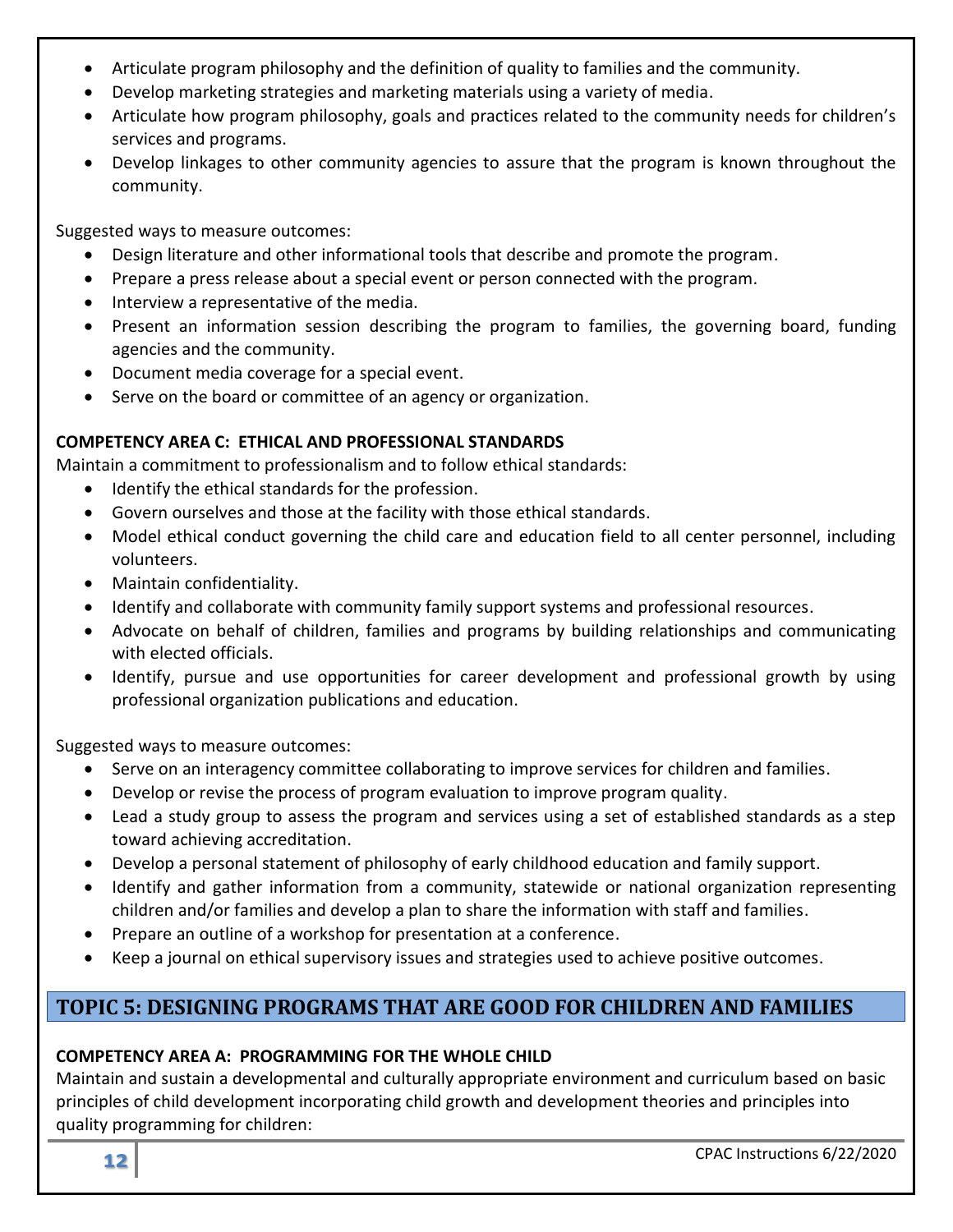- Apply professional guidelines for best practice in curriculum and activities for children in early care and education programs.
- Establish and maintain a bias-free, inclusive curriculum and environment.
- Use principles and practices of child development to guide and evaluate all program decisions.
- Regularly assess and evaluate program.

- Document that staff input has been incorporated into the design, arrangement and equipping of indoor and outdoor space to support children's growth and learning.
- Use a curriculum, with staff input, sensitive to the ages and developmental levels of children.
- Plan grouping practices that provide the necessary supports as children grow and attain skills.
- Describe the curriculum used and identify ways in which the curriculum encompasses cultural tolerance.
- Describe ways the knowledge of principles and practices of child development is used in the evaluation of children's growth and development.
- Describe the use of observation and assessment instruments to observe, record, assess children's behavior and respond to individual needs and strengths.
- Describe how assessment results are incorporated into curriculum development for individualized learning opportunities.
- Describe ways that staff support bias-free interactions with children and families.

#### **COMPETENCY AREA B: PROGRAMMING FOR THE WHOLE FAMILY**

Implement professional principles and practices, which support family involvement in all aspects of children's programs:

- Plan family involvement in all aspects of the program.
- Incorporate the diverse roles of family members, staff and administrators in the organization, planning and management of a quality program.
- Use the family culture, strengths and needs in all components of the program.

Suggested ways to measure outcomes:

- Document the program's capacity to form partnerships with families through regular communication between home and program; clearly understand the roles of families and program staff members; develop methods to obtain information about children and families; and handle confidential and sensitive information.
- Describe strategies used that involve and value all families in the program.
- Develop a written parent handbook.
- Develop parent workshops on topics identified by families.
- Develop strategies that address the varied family child care needs and schedules increasing parent and family involvement programs.

#### **COMPETENCY AREA C: PROGRAMMING FOR CHILDREN WITH SPECIAL NEEDS**

Maintain a system for individualized, on-going child assessment and documentation that is related to planning programs, services, referrals and transitions to other services and programs:

- Evaluate the children's growth and development using accepted principles and practices.
- Develop relationships with community resources available for screening, assessment and referral of children to services.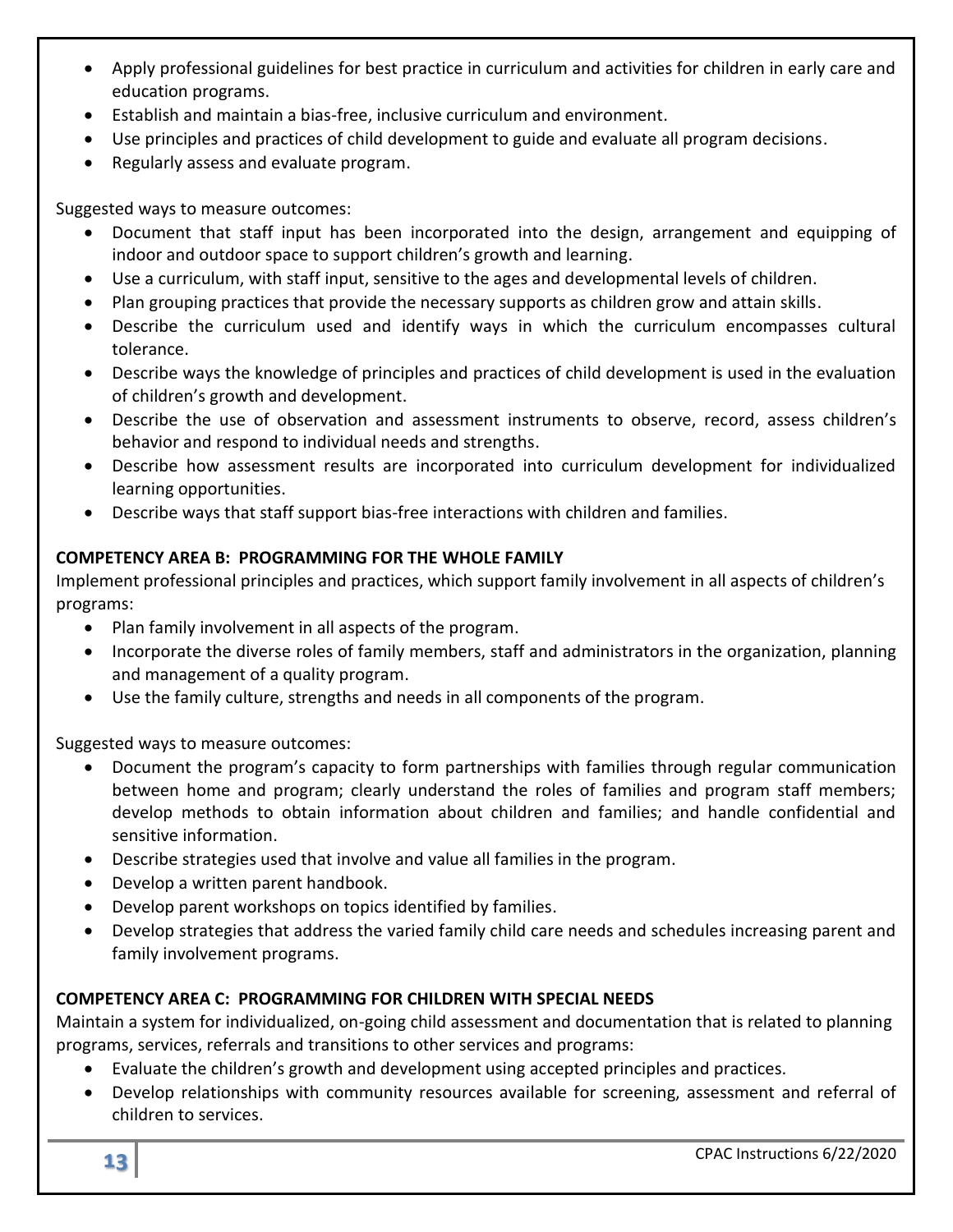- Collaborate with programs and schools regarding transition of children into programs such as early intervention and kindergarten.
- Participate in a multi-disciplinary team and develop strategies for working together.
- Develop, or review and update when necessary, current policies and procedures for the establishment of a multi-disciplinary team to provide for successful working relationships among team members, families and staff.

- Design and implement, with staff input, instruction practices that meet the diverse needs of children and families and provide the supports and resources necessary of children with disabilities.
- Describe ways in which the curriculum can be adapted to meet the individual needs and strengths of the children in the program.
- Identify community resources that are appropriate sources for screening, assessing and serving children.
- Develop a portfolio of local agencies that provide services for families of children with special needs.
- Describe ways to work with parents of children with special needs.

### **TOPIC 6: SEMINAR IN CHILDREN'S PORGRAM ADMINISTRATION**

#### **COMPETENCY AREA A: INTEGRATION**

Integrate content of Topics 1-5:

- Lead an effective program in a responsible manner.
- Supervise staff in a way that maximizes the quality of the program.
- Interact effectively with various constituencies to operate a quality program.
- Identify social and cultural competencies needed to provide equitable and ethical approaches to program oversight and the administration of personnel policies and procedures.
- Demonstrate how changing demographics impact program policy, operations, funding and human interactions as impetus for change.

Suggested ways to measure outcomes:

- Develop a professional portfolio that documents effective and responsible leadership.
- Identify ways to supervise staff that supports individuals professionally and improves program quality.
- Describe incidents that have been resolved effectively with various constituencies.
- Describe ways in which social and cultural competencies have been used to provide equitable and ethical approaches to program oversight and the administration of personnel policies and procedures.
- Explain the program's demographics and how this information is used in planning.

#### **COMPETENCY AREA B: ASSESSMENT AS AN ADMINISTRATOR**

Assess self in the role of administrator, identifying areas of strengths and those needing improvement:

- Conduct a review of current personal administrator knowledge and skills as they relate to the management of children's programs.
- Identify areas of strength and those needing improvement.
- Develop a plan to support strengths and address areas needing improvement.
- Devise a professional development plan based on self-assessment.

Suggested ways to measure outcomes: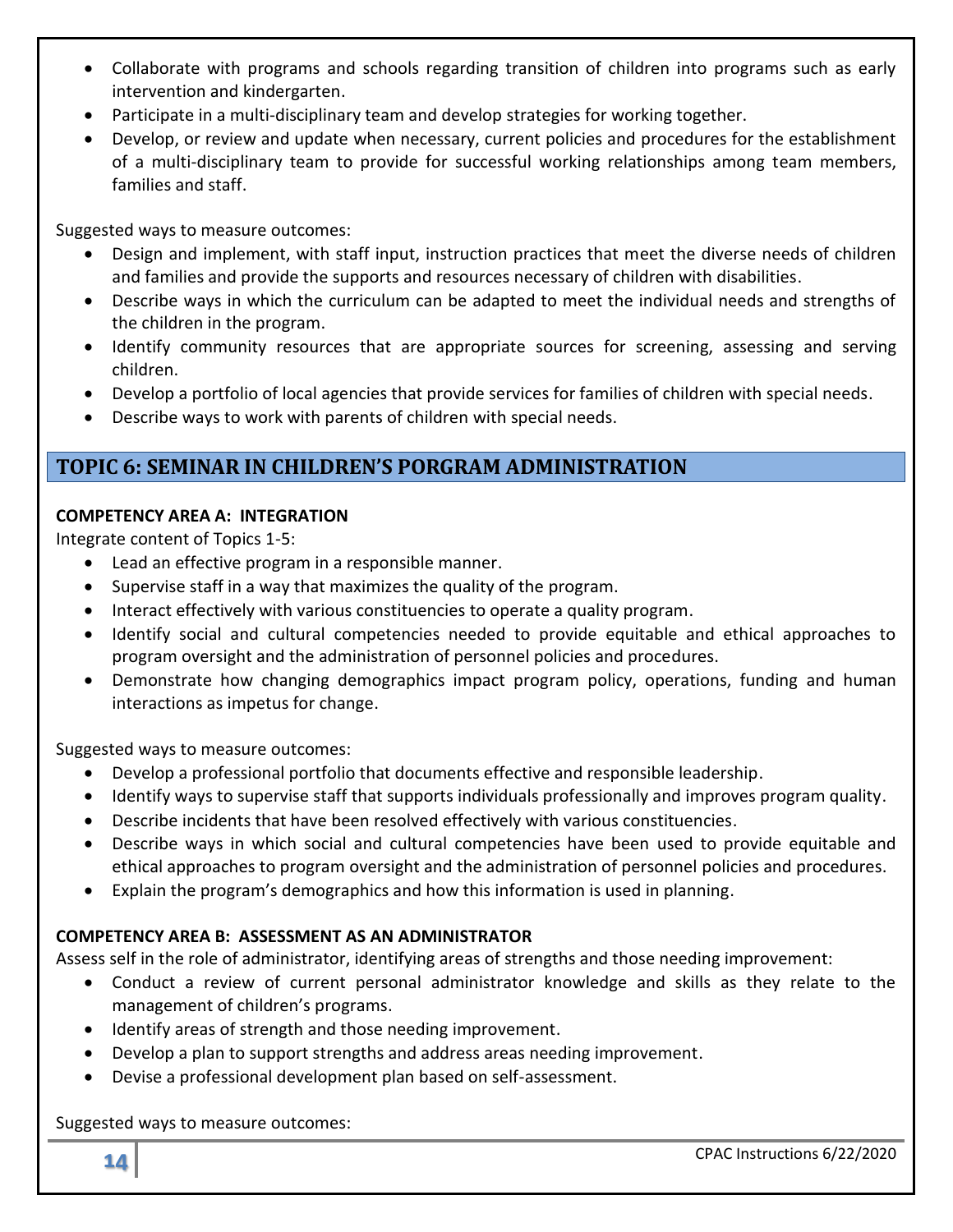- Write a self-assessment.
- Identify current personal administrator knowledge and skills as they relate to the management of children's programs.
- Develop a peer evaluation process.
- Document work with a direct supervisor and other constituents to obtain a variety of perspectives on your areas of strengths and those needing improvement (i.e., accountant, board members, parents, staff).
- Develop a plan to address those areas identified as needing improvement.

#### **COMPETENCY AREA C: MANAGEMENT RESOURCES**

Use available resources to administer a children's program:

- Work collaboratively with others in the seminar.
- Network in the field to access up-to-date information, strategies for problem solving and awareness of available resources.
- Identify and incorporate community resources to comply with ADA requirements and effectively serve children with special needs.

Suggested ways to measure outcomes:

- Describe the type of organizations seminar colleagues manage.
- Develop a plan to maintain the licensing and/or accreditation status of the program.
- Evaluate the program using a nationally recognized program review instrument.
- Create or join a peer support network/group for the exchange of ideas, mentoring and educational opportunities.
- Develop a list of community resources that provide services appropriate for children and families.
- Demonstrate leadership in a local administrators' support organization to promote higher quality care.
- Provide training workshops on program evaluation and link them to improving program quality.